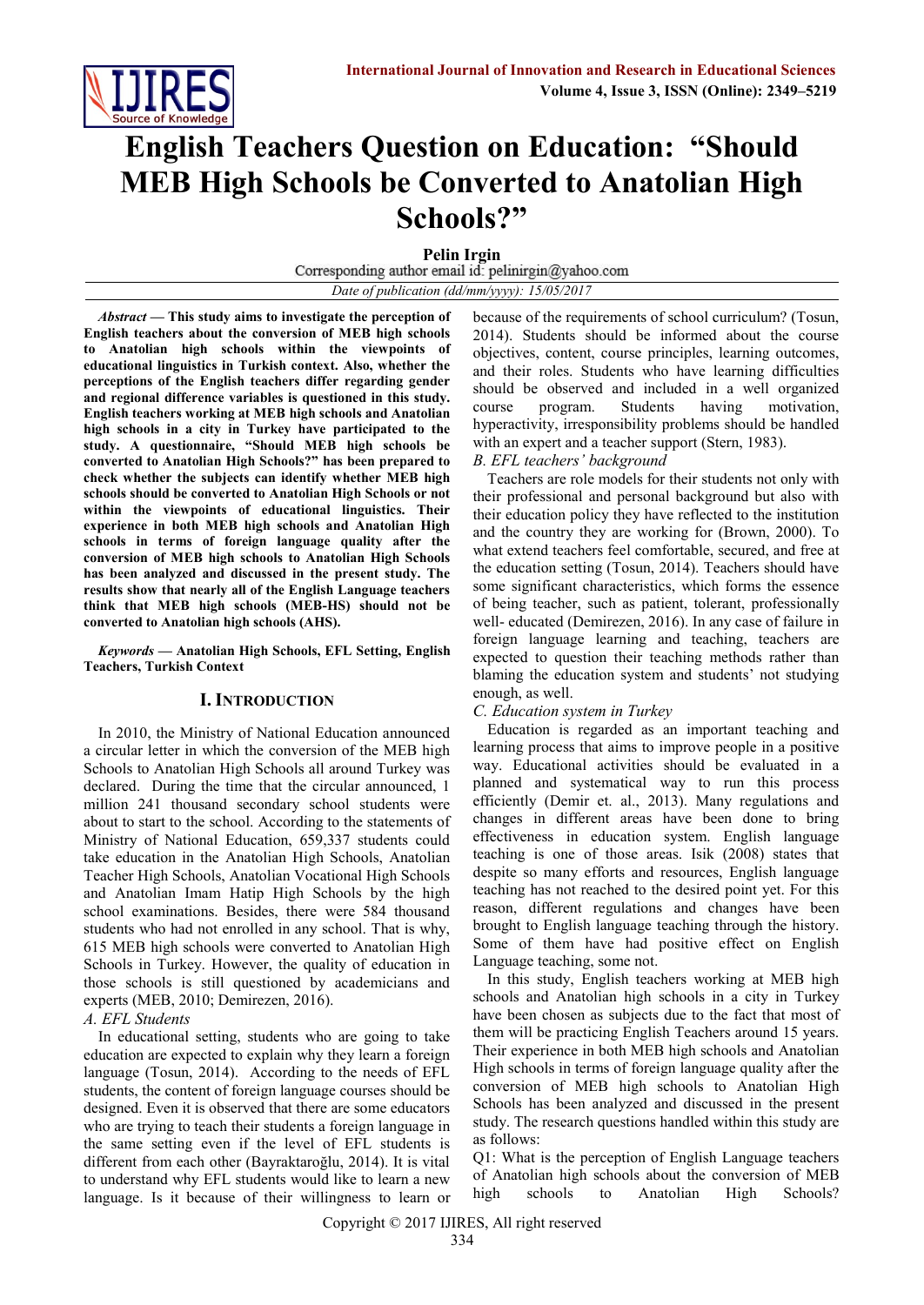

Q2: Is there a significant difference between males and females in terms of the perception about the conversion of MEB high schools to Anatolian High Schools?

The present research is significant as it defines the perception of English teachers about the conversion of MEB high schools to Anatolian high schools within the viewpoints of educational linguistics and investigates whether the perceptions of the English teachers differ regarding gender and regional difference variables. In a similar vein, it is a generally accepted fact that due to the differences between MEB high schools and Anatolian High Schools in terms of students' achievement and teachers' motivation, English teachers whose nationalities are Turkish experience problems in the conversion of MEB high schools to Anatolian high schools. The subjects, English Language Teachers in this research also have various problems on this topic.

This study has been conducted at MEB High Schools and Anatolian High Schools in Kayseri, Turkey and only English teachers who have experiences the conversion of MEB high schools to Anatolian high schools attended the study. The same results may not be obtained in another MEB high schools and Anatolian High Schools in other cities all around Turkey. In addition, finding equal number of gender among English teachers is the most challenging limitation in this research. In the present research, the number of female English teachers is more than the male individuals. It may change the validity of the perception level on conversion in terms of gender. These facts constitute the limitations of the study.

# **II. METHOD**

### *A. Setting and Participants*

The number of the subjects who have participated in this study is 71 (49 females and 22 males). Their ages range between 45 and 34. All of the subjects attend the English classes in all proficiency levels in the foreign language at MEB high schools and Anatolian high schools. The participants have similar educational background and they have graduated from the English language teaching departments of the state universities in Turkey. The teachers have not taken any courses on how to deal with the probable difficulties during the conversion of the MEB high schools to the Anatolian high schools but they have some idea about the different education systems in both MEB high schools and Anatolian high schools.

**Table 1.** Anatolian High Schools (AHS) and Number of

| <b>English Teachers</b> |                        |              |  |  |
|-------------------------|------------------------|--------------|--|--|
| Anatolian               | Fatma Kemal Timucin    | $8-4F/4M$    |  |  |
| High                    | A.H.S.                 | $7-3F/4M$    |  |  |
| Schools                 | S.N.Aydın Sagir A.H.S. | $10 - 6F/4M$ |  |  |
|                         | Demir Karamanci A.H.S. | $8-7F/1M$    |  |  |
|                         | Hisarcik A.H.S.        | $9-8F/1M$    |  |  |
|                         | Kadir Has A.H.S.       | $11-7F/4M$   |  |  |
|                         | Seker A.H.S.           | $10-8F/2M$   |  |  |
|                         | Kayseri A.H.S.         | $8-6F/2M$    |  |  |
|                         | Istikbal A.H.S.        |              |  |  |
|                         |                        |              |  |  |

### *B. Data Collection Procedure*

In this study, a questionnaire, "Should MEB high schools be converted to Anatolian High Schools?" has been prepared to check whether the subjects can identify whether MEB high schools should be converted to Anatolian High Schools or not within the viewpoints of educational linguistics. The questionnaire includes 15 items and the validity of the questionnaire has been achieved by a commission; three academicians and experts in their fields. As the main focus of study was to analyze the perception of the English Teachers working in EFL context, 15 items in the questionnaire were about the quality of education in both MEB and Anatolian High Schools, the motivation of students in both schools and teachers' expertise, and each item were listed in a meaningful order in the questionnaire to make the comprehension of the item reliable. The questionnaire has been conducted to the participants. During the implementation, the participants were informed to fill in the blanks in the demographic section and then choose the statements from strongly agree (5) to strongly disagree (1) for each item in the questionnaire.

# *C. Data Analysis*

The quantitative data was analyzed through Statistical Package of Social Sciences 19. Descriptive statistics and frequencies have been calculated to find out the means and standard deviation of the items in the questionnaire applied to the participants and to see the distribution of normality. Besides independent samples t-test procedures have been applied to reveal differences between female and male students and to notify the difference of the perceptions of the participants on the conversion of MEB high schools to the Anatolian high schools.

### **III. RESULTS AND DISCUSSIONS**

In this section, the collected data will be discussed separately in relation to the research questions of the study. R.Q1: What is the perception of English Language teachers of Anatolian high schools about the conversion of MEB high schools to Anatolian High Schools?

*1. MEB high schools (MEB-HS) should be converted to Anatolian high schools (AHS).*



**Figure: 1** The chart of item 1

Copyright © 2017 IJIRES, All right reserved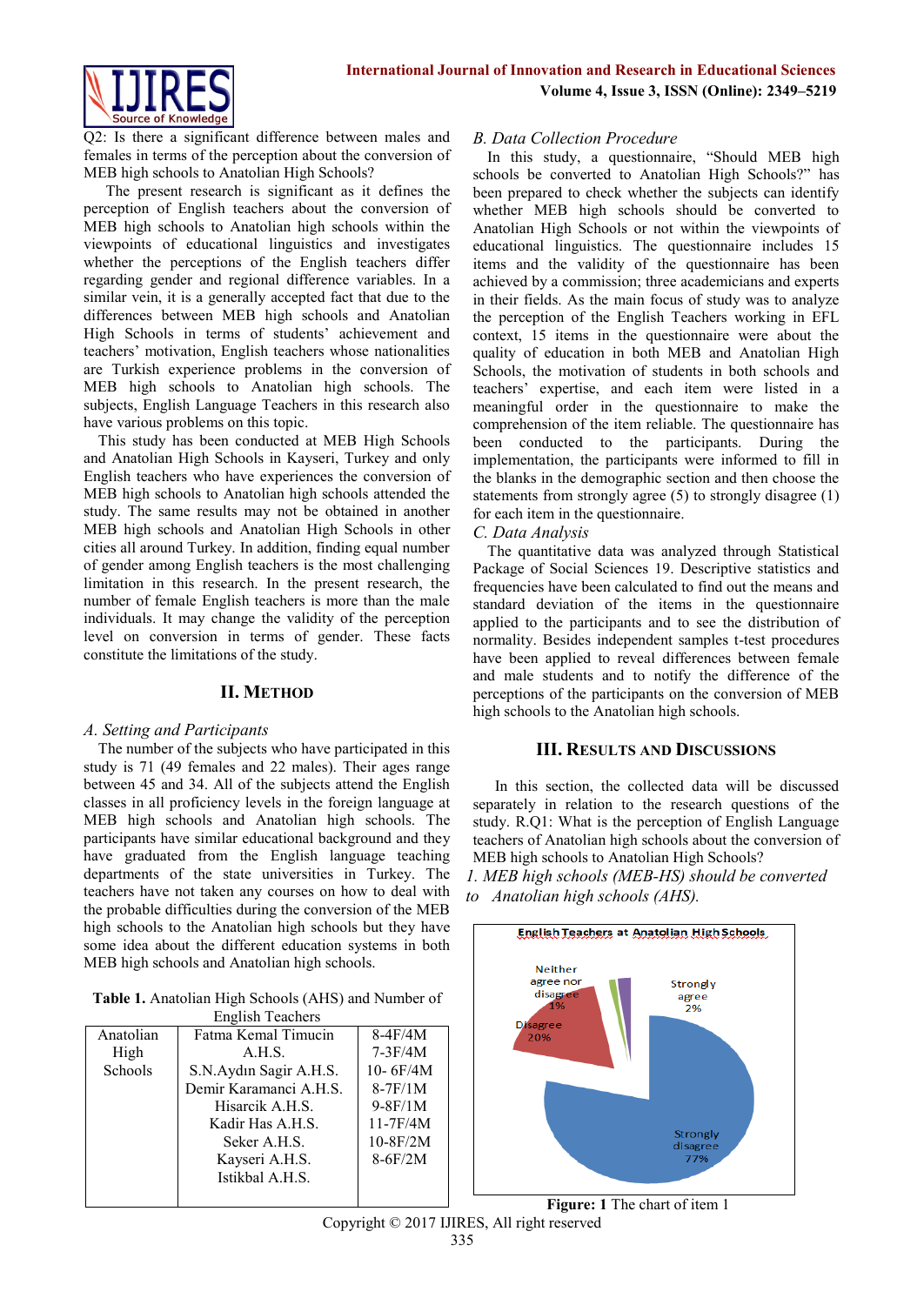As seen in the pie chart above, nearly all of the English Language teachers think that MEB high schools (MEB-HS) should not be converted to Anatolian high schools (AHS). Only 1 percent of the participants state this issue as neither agree nor disagree. 2 % of the individuals assert that MEB high schools (MEB-HS) should be converted to Anatolian high schools (AHS). It is understood that the majority of the English teachers believe the conversion of the MEB to Anatolian high schools is not what is really expected.

# *2. There is no need to change MEB-HS to AHS.*

 The second item in the questionnaire was about whether there is a need to change MEB high schools to Anatolian high schools, or not. 85% of the English teachers strongly disagree with these idea and 16 % of them are disagree. On the other hand, only 3 % of the teachers neither agrees nor disagrees with this idea and 1 % of them agree with this idea. The ratio of English teachers who have a positive perception on this issue is higher than the negative perception (See Figure 2).



**Figure: 2** The chart of item 2





**Figure: 3** The chart of item 3

The third item of the questionnaire was that the conversion of MEB-HS to AHS will generally increase the quality of education in Turkey. The results revealed that only 3% of the English teachers thought that the conversion would increase the education quality, but this ratio is very low compared to the rest of the participants. 72 of the English teachers thought that the conversion have not changed the quality of education in a positive way. The results reveal that the majority of the English teachers do not accept the conversion meaningful regarding educational values.

*4. The conversion of MEB-HS to AHS will decrease the quality/ productivity of education in AHS.*



**Figure: 4** The chart of item 4

 As seen above, the fourth item was that the conversion of MEB-HS to AHS will decrease the quality/ productivity of education in AHS. Only 60 % of the English teachers strongly agree that the conversion decreases the quality of education, whereas this ratio is 5 % disagreement for the rest of the teachers. 29 of the English teachers agree with this idea, on the other hand 6 % of them neither agree nor disagree. According to the results, it can be inferred that the conversion of MEB high schools to Anatolian high schools is not appropriate to increase the quality of education.

*5. The conversion of MEB-HS to AHS will promote the motivation of student to learn foreign languages.*



**Figure: 5** The chart of item 5

The participants were asked whether the conversion of MEB-HS to AHS will promote the motivation of student to learn foreign languages or not. There is a high difference among the ratios of English schools. According to the results, only 1 % of the English teachers think that it

Copyright © 2017 IJIRES, All right reserved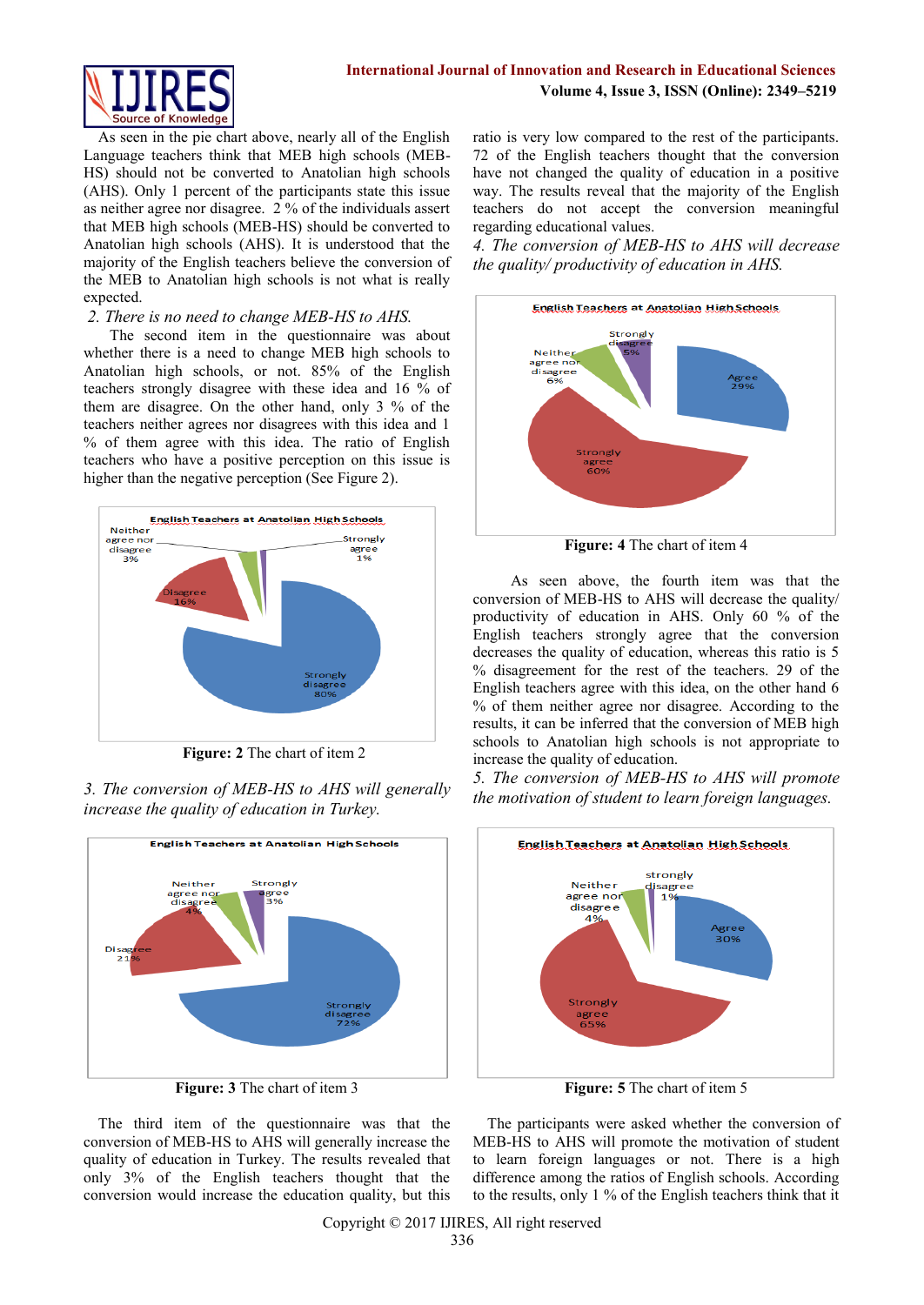

would increase the motivation of students, but 65% of the English teachers state that the conversion of MEB-HS to AHS will promote the motivation of student to learn foreign languages. As indicated before, there was a statement in the questionnaire asking participant teachers to add more if they wish. Some of the English teachers indicate that they are not ready for the take education in Anatolian high schools. The results show that there is a big problem about promoting students' motivation in learning foreign language.

*6. The conversion of MEB-HS to AHS is impossible because the educational and expertise teacher background is inadequate at the moment.*



**Figure: 6** The chart of item 6

Interesting results are also seen on the issue of the conversion of MEB-HS to AHS is impossible because the educational and expertise teacher background is inadequate at the moment. As seen in the table and graph given above, none of the state school teachers see the class sizes as appropriate for the implementation of the new system in an effective way and 81, 3 % of them accept this issue problematic. On the other hand, 73, 7 % of the private school teachers think that the class sizes are appropriate and only 5, 3% of them disagree with this idea. Students in most of the state schools are taught English in crowded classrooms. This may hinder the effectiveness of language education.

*7. MEB-HS have enough numbers of expertise teachers for the conversion of all MEB-HS to AHS.*





**Figure: 8** The chart of item 8

*9. Students of MEB-HS are academically ready for the conversion of MEB high schools to the Anatolian high schools.*



**Figure: 9** The chart of item 9

*10. MEB-HS should continue its education policy and system as it has been following for years.*



Copyright © 2017 IJIRES, All right reserved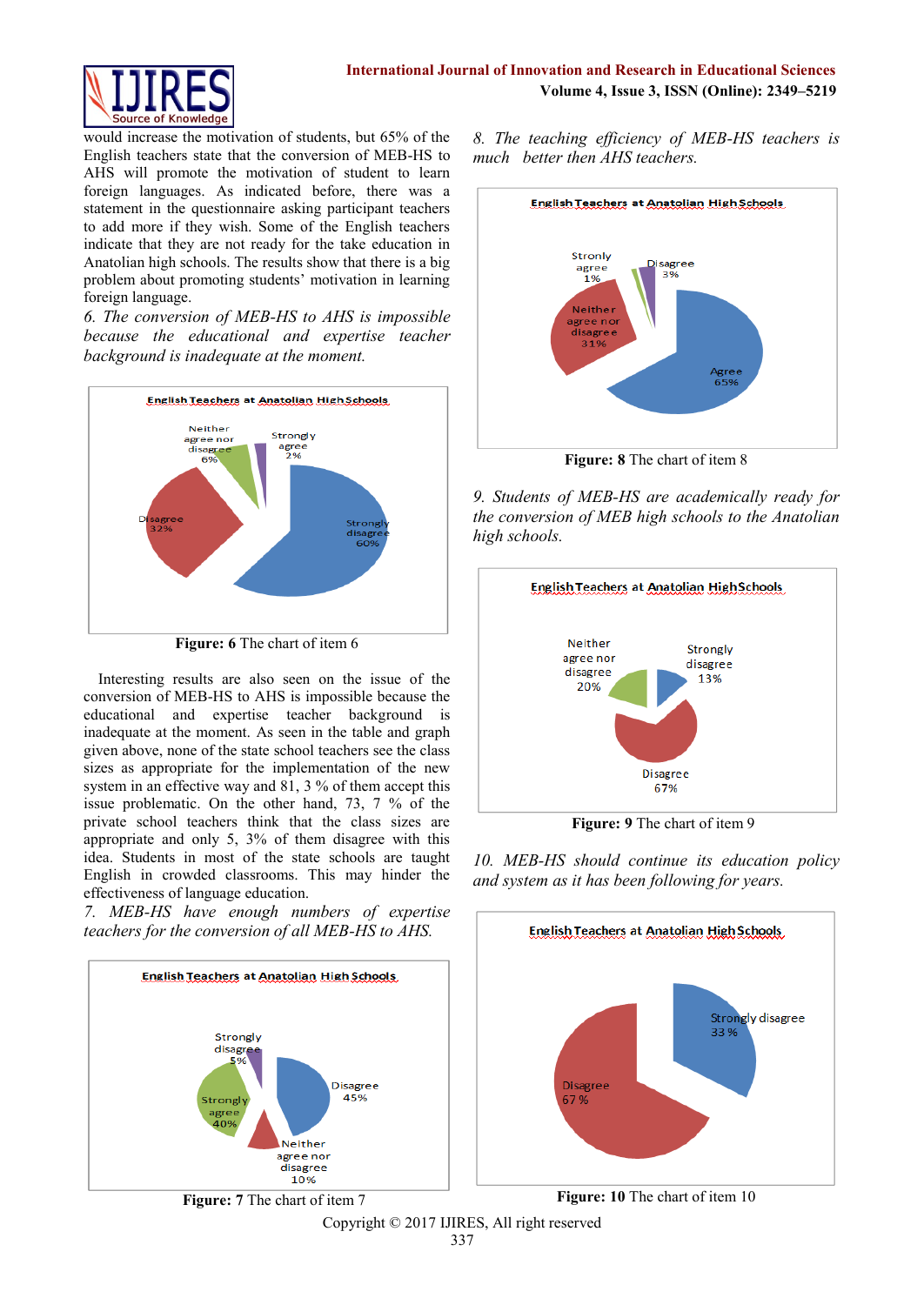

*11. The quality of the education* both in MEB and Anatolian high schools is equivalent.



**Figure: 11** The chart of item 11

*12. The educational program of AHS is much better the MEB-HS.*



**Figure: 12** The chart of item 12

*13. The educational program of AHS creates learners who have better mastery of a foreign language.*



*14. AHS teachers have much better mastery of English than the MEB-HS teachers.*



**Figure: 14** The chart of item 14

*15. AHS should continue its educational policy and system as it has been following for years.*



**Figure: 15** The chart of item 15

R.Q2:Is there a significant difference between males and females in terms of the perception about the conversion of MEB high schools to Anatolian High Schools?

As it is shown in the following table, there is a significant difference between males and females in terms of the perception about the conversion of MEB high schools to Anatolian High Schools. Yet, only 3 items described in a clear way below are considered and commented differently among both male and female EFL teachers working in a Turkish educational context: Item1 is "MEB high schools (MEB-HS) should be converted to Anatolian high schools (AHS)". Item2 is "There is no need to change MEB-HS to AHS". Lastly, Item3 is "The conversion of MEB-HS to AHS will generally increase the quality of education in Turkey".

| Table 2. Independent Sample T-Test results. |
|---------------------------------------------|
|---------------------------------------------|

| Items             | Sig.                 | Mean   | <b>Standard Deviation</b> |
|-------------------|----------------------|--------|---------------------------|
| Item <sub>1</sub> | $002*$               | .13358 | .10857                    |
| Item <sub>2</sub> | $002*$               | .13358 | .10857                    |
| Item3             | $047*$               | 17996  | .11739                    |
| $\sim$            | $\sim$ $\sim$ $\sim$ |        |                           |